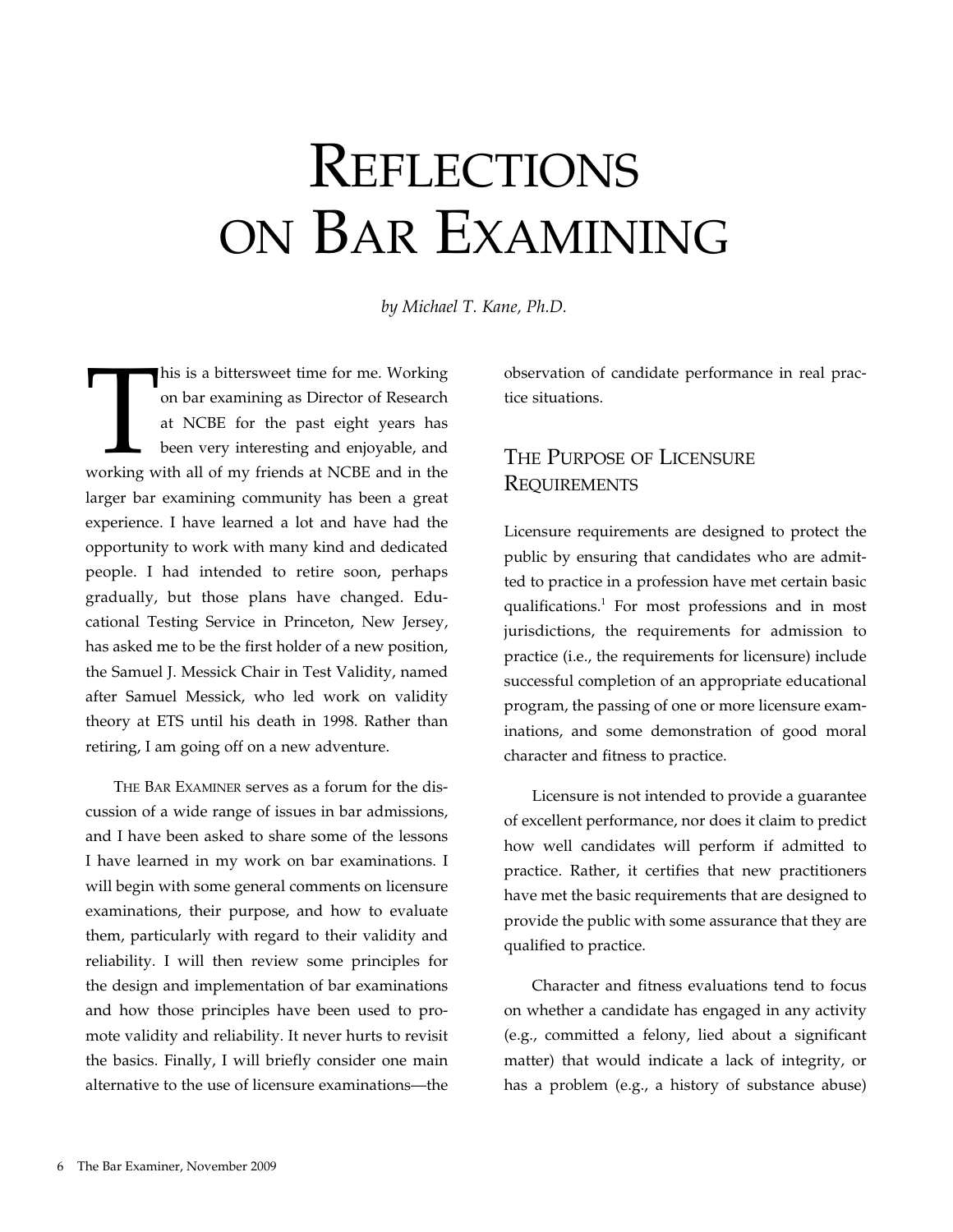that might interfere with his or her effectiveness in practice. The procedures used to evaluate character and fitness are not designed to ensure that candidates have stellar characters, and the results of these evaluations are not used to predict future behavior. Rather, the procedures are designed to identify can-

didates whose past performance indicates that they might present a risk to the public if they were admitted to practice. In the context of licensure, character and fitness evaluations are less concerned with identifying the best candidates and more concerned with weeding out serious risks.

Similarly, the educational and testing requirements are designed to provide assurance that new practitioners have a broad base of knowledge, skills, and judgment (KSJs) relevant to professional practice. The academic requirements do not seek to identify the most accomplished students or to predict future performance in practice, but to ensure that those admitted

[T]he educational and testing requirements are designed to provide assurance that new practitioners have a broad base of knowledge, skills, and judgment (KSJs) relevant to professional practice. The academic requirements do not seek to identify the most accomplished students or to predict future performance in practice, but to ensure that those admitted to practice have achieved a reasonable level of competence in applying professional skills to commonly encountered practice problems.

to practice have achieved a reasonable level of competence in applying professional skills to commonly encountered practice problems. Again, the focus is on protecting the public—in this case, by excluding candidates who lack the KSJs needed in practice to an extent that would pose a risk to clients.

Licensure tests generally provide standardized, objective evaluations of the cognitive skills involved in applying professional principles to practice situations. According to the STANDARDS FOR EDUCATIONAL and Psychological Testing, 2

tests used in credentialing are intended to provide the public, including employers and government agencies, with a dependable

> mechanism for identifying practitioners who have met particular standards. The standards are strict, but not so stringent as to unduly restrain the right of qualified individuals to offer their services to the public.<sup>3</sup>

By ensuring that candidates admitted to practice have achieved a reasonable level of competence in applying professional skills to commonly encountered practice problems, the bar examination requirement and educational requirements are expected to control one threat to the overall quality of practice—the threat posed by practitioners who lack basic competencies. The character and fitness requirement seeks to con-

trol other threats to the quality of practice, but none of these sources of information about candidates is expected to provide predictions of future performance in practice.

## Evaluating Testing Programs

The technical quality of testing programs is evaluated mainly in terms of two general criteria: *validity*  and *reliability*.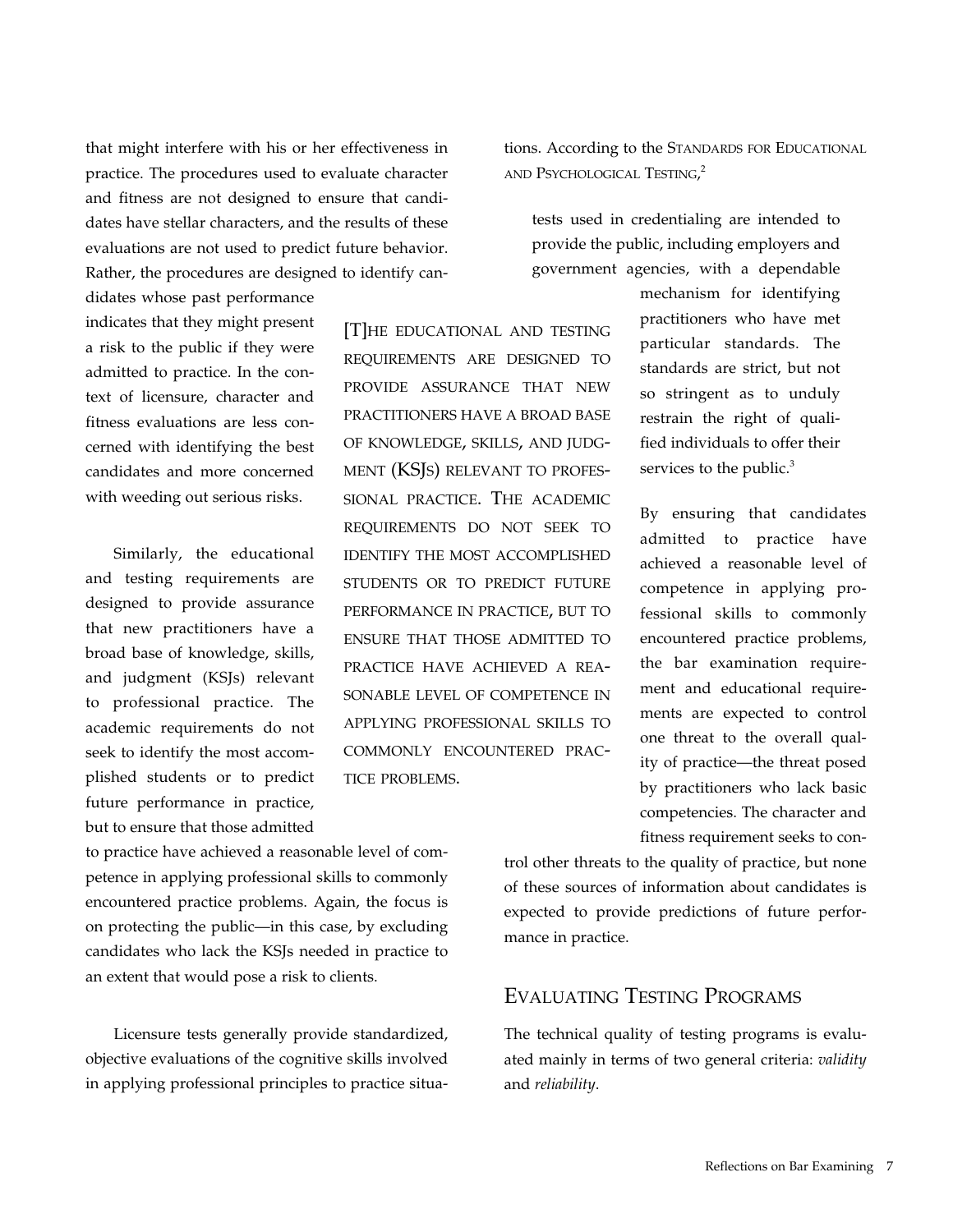#### **Validity**

In developing and evaluating any testing program, validity is the primary concern.<sup>4</sup> According to the Standards for Educational and Psychological TESTING, "validity refers to the degree to which evidence and theory support the interpretation of test scores entailed by proposed uses of tests."<sup>5</sup> Basically, validity analyses address the question of whether

proposed interpretations and uses of the test scores make sense and are justified.

The validity of a proposed test score interpretation and use depends on the plausibility of the proposed interpretation and the reasonableness of the decisions based on the scores, given all of the available evidence. A proposed interpretation and use of test scores is considered valid if a strong case can be made for the claims incorporated in it. Assuming that the test scores are used to assess current competence in some area of activity, as is the case for licensure exams,

Any interpretation and use of test scores is likely to involve a number of inferences and supporting assumptions, and if one or more of the inferences or assumptions is questionable, the validity of the proposed interpretation and use is questionable. This conception of validity implies that it is a good idea to keep the interpretations of test scores as simple as they can be, given their intended uses.

the validity analyses focus on the appropriateness of the testing materials and procedures as measures of competence in the area of activity to which the license applies.

Any interpretation and use of test scores is likely to involve a number of inferences and supporting assumptions, and if one or more of the inferences or assumptions is questionable, the validity of the proposed interpretation and use is questionable. This conception of validity implies that it is a good idea to keep the interpretations of test scores as simple as they can be, given their intended uses. If the interpretation is ambitious, involving many claims or involving particularly strong claims, it will tend to be hard to validate, but if the claims are kept modest, the need for evidence to support the claims also tends to be modest. It is therefore not advisable to add unnecessary claims to test score interpretations.

> By analogy with employment testing, it is sometimes suggested that scores on licensure examinations should be evaluated in terms of how well they predict future performance in practice. This model tends to be unrealistic for several reasons. First, it is difficult to define clear criteria for success in professional practice, which includes a wide range of professional activities over a wide range of contexts; for employment tests used for specific jobs, in contrast, it can be relatively easy to define productivity criteria. Second, even if we can agree on a definition of

success in practice, it tends to be very difficult to develop fair, standardized measures of success; most of the readily available sources of data (e.g., disciplinary actions, financial success) depend more on character and fitness or personal characteristics than on the kinds of professional competence measured on licensure examinations. Third, candidates who fail a licensure examination do not have the opportunity to practice, and therefore it is not possible to collect the most crucial predictive data (the difference in performance between passing and failing candidates).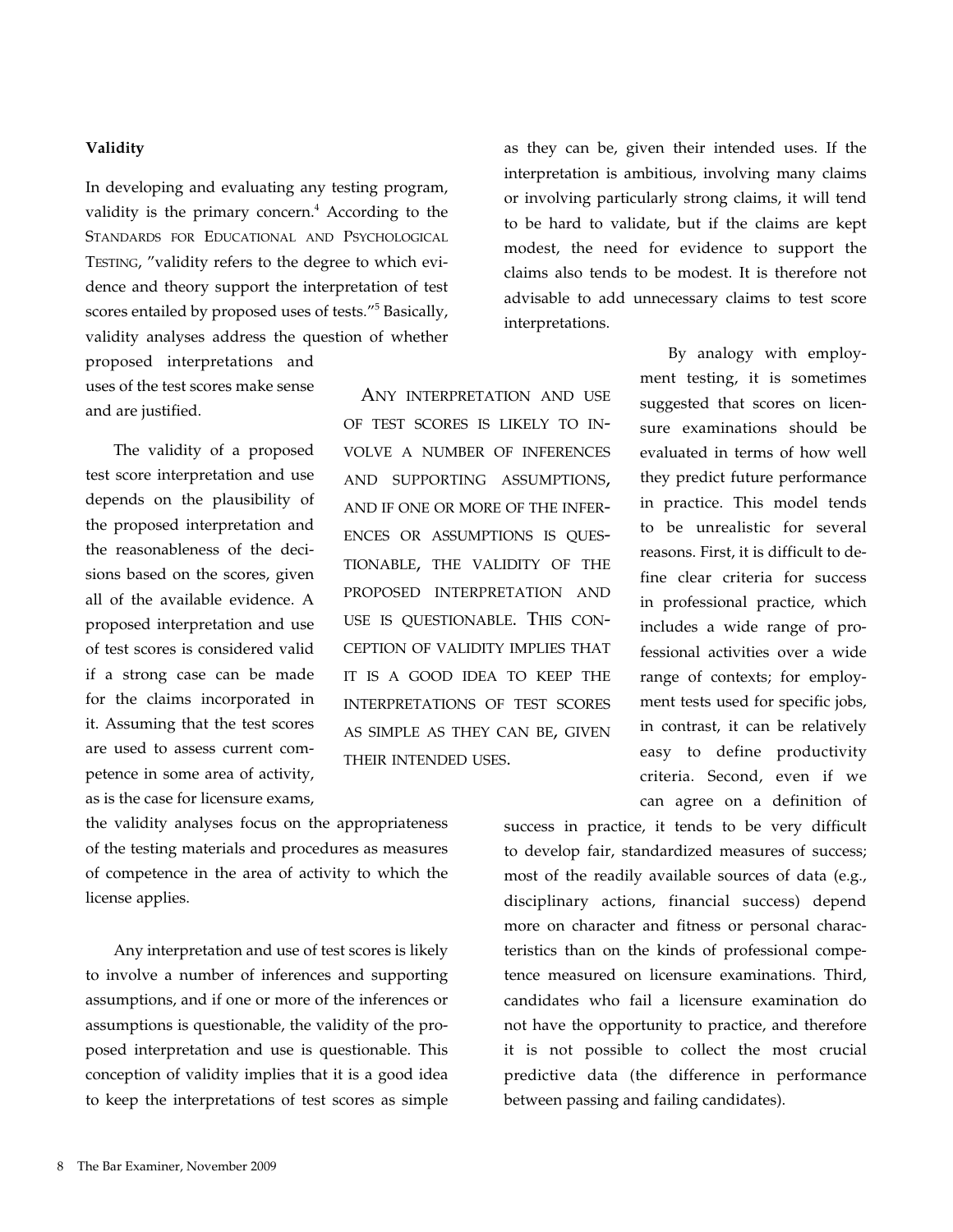For these and other reasons, it is generally suggested that licensure exam scores be interpreted and validated mainly in terms of "judgments that the test adequately represents the content domain of the occupation or specialty being considered."6

#### **Reliability**

The reliability of test scores is defined in terms of their consistency (or dependability, or reproducibility) over repeated measurements. Reliability addresses the question of whether we would get approximately the same scores or make the same decisions if we repeated the assessment process in more or less the same way. If the test scores fluctuate widely from one set of questions to another, or from one grader to another, or from one day to the next, it is hard to interpret the scores for any particular test administration as an indication of a candidate's qualifications. So, for example, with the MBE measuring the ability to apply basic legal principles to realistic fact situations, we expect candidates' scores on the morning section of the MBE to be strongly related to (or correlated with) their scores on the afternoon section, and this is found to be the case. Similarly, we expect candidates' scores on one set of essay questions scored by a particular group of graders to be positively correlated with their scores on another set of essay questions scored by a different group of graders, and this is also found to be the case.

We have some standard statistical indices for the reliability of test scores. The most basic of these is the *standard error of measurement*, or the standard error, which provides an indication of how much variability we would expect to see in a candidate's scores if he or she took comparable forms of the test at about the same time.<sup>7</sup> Using reasonable statistical assumptions, standard errors of measurement can be estimated using data from regular test adminis-

trations, and estimates of standard errors provide useful indications of the consistency of the test scores over repeated measurements. Standard errors are always greater than zero, and it is desirable that they be small. We don't want the results to bounce around just because we change some of the conditions of observation.

A *reliability coefficient* can be defined in terms of the average magnitude of the standard error relative to the variability across individuals. Reliability coefficients have values between 0.0 and 1.0, with a reliability of 1.0 indicating perfect agreement between scores on the two forms of the test (or two sets of graders), and a reliability of 0.0 indicating a complete lack of agreement between them. The reliability is large if the standard error of measurement is small compared to the score differences among the candidates taking the test, and it is small if the standard error of measurement is large compared to the score differences. Therefore, the reliability coefficient provides a good indication of the consistency with which the testing program rank-orders the candidates taking the test.

A fairly high reliability (above 0.8; preferably above 0.9) is expected for testing programs that are used to make high-stakes decisions about individuals. Decisions are considered to be "high stakes" if they have important consequences and cannot be changed easily or quickly. Licensure examinations (including bar examinations) are high-stakes tests, because they have serious consequences.<sup>8</sup>

Reliability is a necessary but not sufficient requirement for validity. If the test scores fluctuate widely for individuals (i.e., if the scores are unreliable), it will not be possible to give the scores any coherent interpretation. However, consistent, reliable test scores do not necessarily support the proposed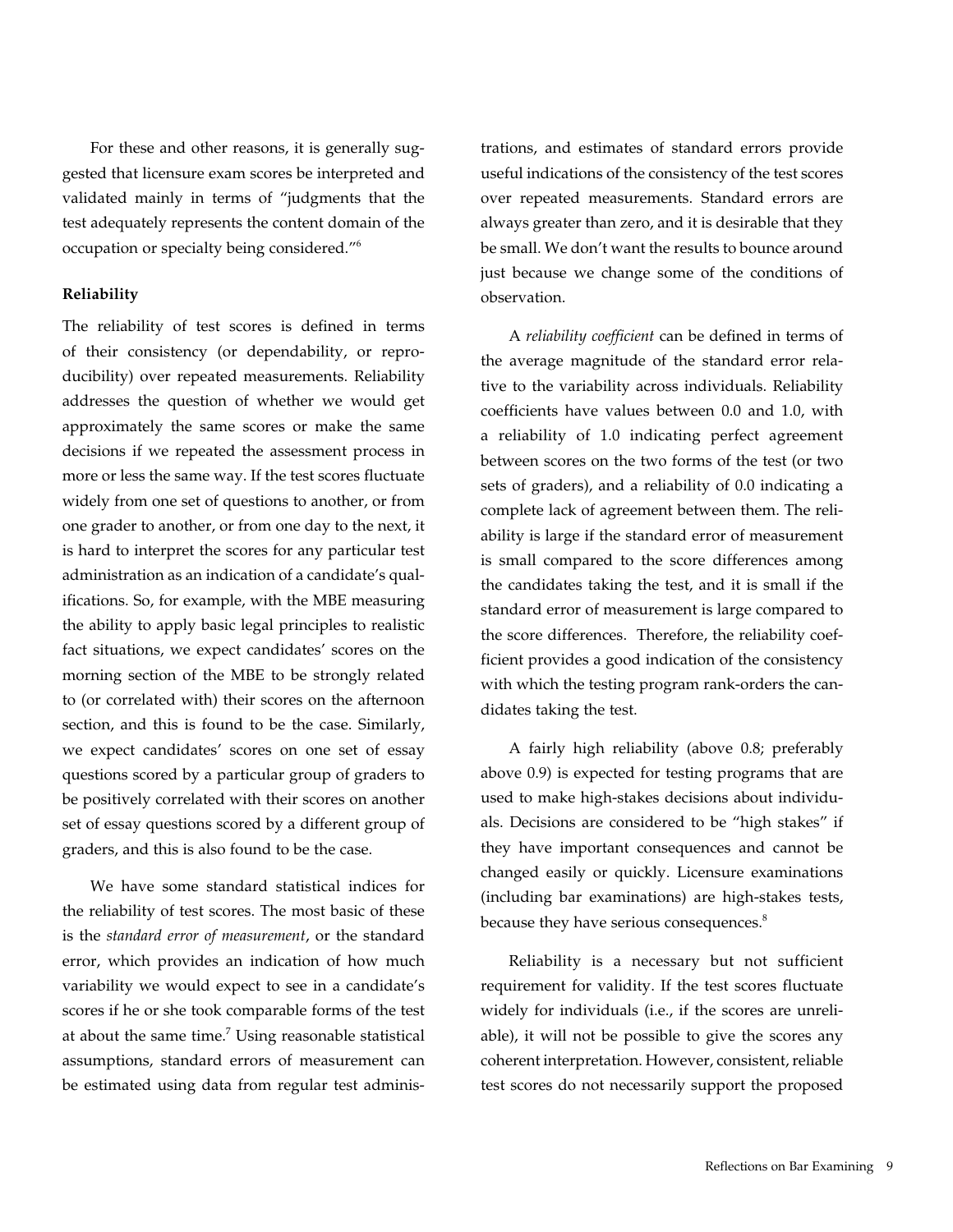interpretation; a test can provide consistent, reliable scores but not be appropriate for the intended interpretation and use. A stopped watch is very consistent, but it gives the right time only twice a day.

An adequate level of reliability is important for any testing program, but for licensure programs and many other high-stakes testing programs, a related concern, *decision consis-*

*tency*, is as important or more important. A testing program is said to have high decision consistency if the decisions based on the test scores are consistent over repeated applications of the testing procedure. A testing program is said to have high decision consistency if the candidates who passed on one test administration would also have passed if we had given them an alternate but similar test, and the candidates who failed on one test administration would also have failed if we had given them an alternate but similar test.

AN ADEOUATE LEVEL OF RELIability is important for any testing program, but for licensure programs and many other high-stakes testing programs, a related concern, *decision consistency,* is as important or more important. A testing program is said to have high decision consistency if the decisions based on the test scores are consistent over repeated applications of the testing procedure.

Decision consistency depends on the reliability of the tests being used to make the decision but, as discussed later, it also depends on how the test scores are combined to make the decision.

# Evaluating the Validity of Bar Examinations

Licensure tests provide a check on one aspect of readiness for effective performance in practice, and therefore they serve an important but limited purpose. They measure a set of cognitive competencies that are needed in practice, but they do not attempt to measure all of the characteristics required for good practice and therefore are not expected to provide predictions of a candidate's future performance in practice. According to the STANDARDS FOR Educational and Psychological Testing,

tests used in credentialing are designed to determine whether the essential knowl-

> edge and skills of a specified domain have been mastered by the candidate. The focus of performance standards is on levels of knowledge and performance necessary for safe and appropriate practice.  $\ldots$ <sup>9</sup>

Professional expertise is used to identify competencies that are critical for effective performance in practice, and the test questions and tasks are developed to assess these competencies. It is reasonable to require that candidates for licensure demonstrate mastery of these competencies, or KSJs, before being licensed to practice.

As is true for any licensure examination, the validity of the scores on a bar examination depends on the plausibility of the proposed interpretation and use of the scores, as defined by the chain of inferences leading from a candidate's test score to conclusions about the candidate's readiness for entry-level practice; and the plausibility of the interpretation and use depends on the evidence for and against the claims being made. It is therefore important to be clear about the proposed interpretation and use and, in particular, about the claims being made.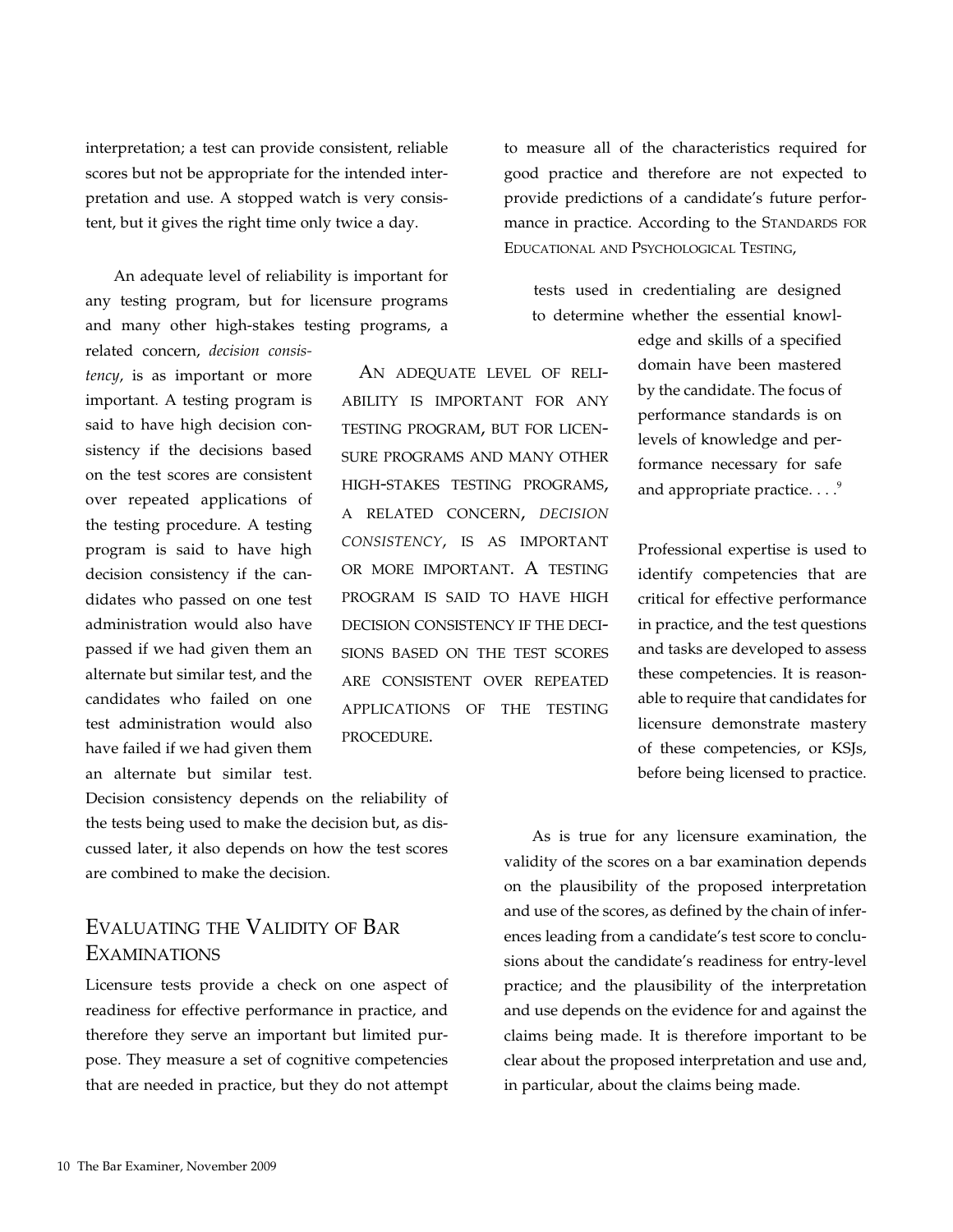The knowledge base of the profession includes KSJs that are critical in the sense that serious deficiencies in a candidate's mastery of these competencies would make it difficult for the candidate to practice effectively. Mastery of the competencies does not ensure success in practice, but a lack of adequate mastery of the competencies would interfere with effective performance in practice. For example, knowing the law of contracts does not, in itself, make for an effective practitioner, but ignorance of these laws on the part of lawyers would clearly put their clients at risk.

#### **The Bar Examination as a Measure of Competence**

Following this approach, scores on bar examinations would be interpreted as measures of level of competence in a domain of KSJs generally required for effective legal practice. There are a number of points packed into this statement that merit some discussion.

First, this interpretation defines professional competence in terms of the extent to which the candidate has the legal knowledge and skills needed to solve commonly occurring legal problems. Clients need professional help in solving their legal problems, and lawyers are expected to have the professional knowledge, skills, and judgment to help clients deal with their legal problems. Candidates who lack basic legal knowledge and skills are not considered ready for practice.

Second, a candidate's score is interpreted as a measure of the candidate's current level of achievement on the KSJs. The interpretation does not purport to provide predictions of individual candidates' *future* levels of performance in practice. It would be great if we had measures that would provide accurate predictions of performance over the course of a candidate's career in legal practice, or even of the expected performance over the first few years of practice, but this is not a realistic scenario.

Licensure tests are relevant to effectiveness in practice in that they assess competencies that are needed for effective performance in commonly occurring practice situations. They do not necessarily ensure that passing candidates will do well in practice or that candidates with higher scores will do better than candidates with lower scores. Rather, candidates with low scores (particularly scores below the passing score) will have substantial difficulties performing adequately in practice because they lack KSJs that are needed in practice. That is, competency in the KSJ domain is necessary but not sufficient for effective performance in practice.

All of the bar exam components (MBE questions, essay questions, performance tasks) are designed to measure competence in identifying the legal issues in fact situations and in applying general legal principles to these situations. It is not necessarily the case that candidates with adequate, or even very high, levels of competence on the KSJs will be effective in practice, particularly if they are deficient in other characteristics required in practice (e.g., interpersonal skills, conscientiousness, honesty). However, it is anticipated that individuals who have not achieved a reasonable level of competence in the KSJs would have great difficulty functioning effectively in many practice situations even if they have the other characteristics needed in practice.

#### **Basic Principles for Ensuring Validity**

Some general principles for maintaining and enhancing the validity of bar examinations can be derived from this competency-based approach to validation. These principles may seem obvious, and they are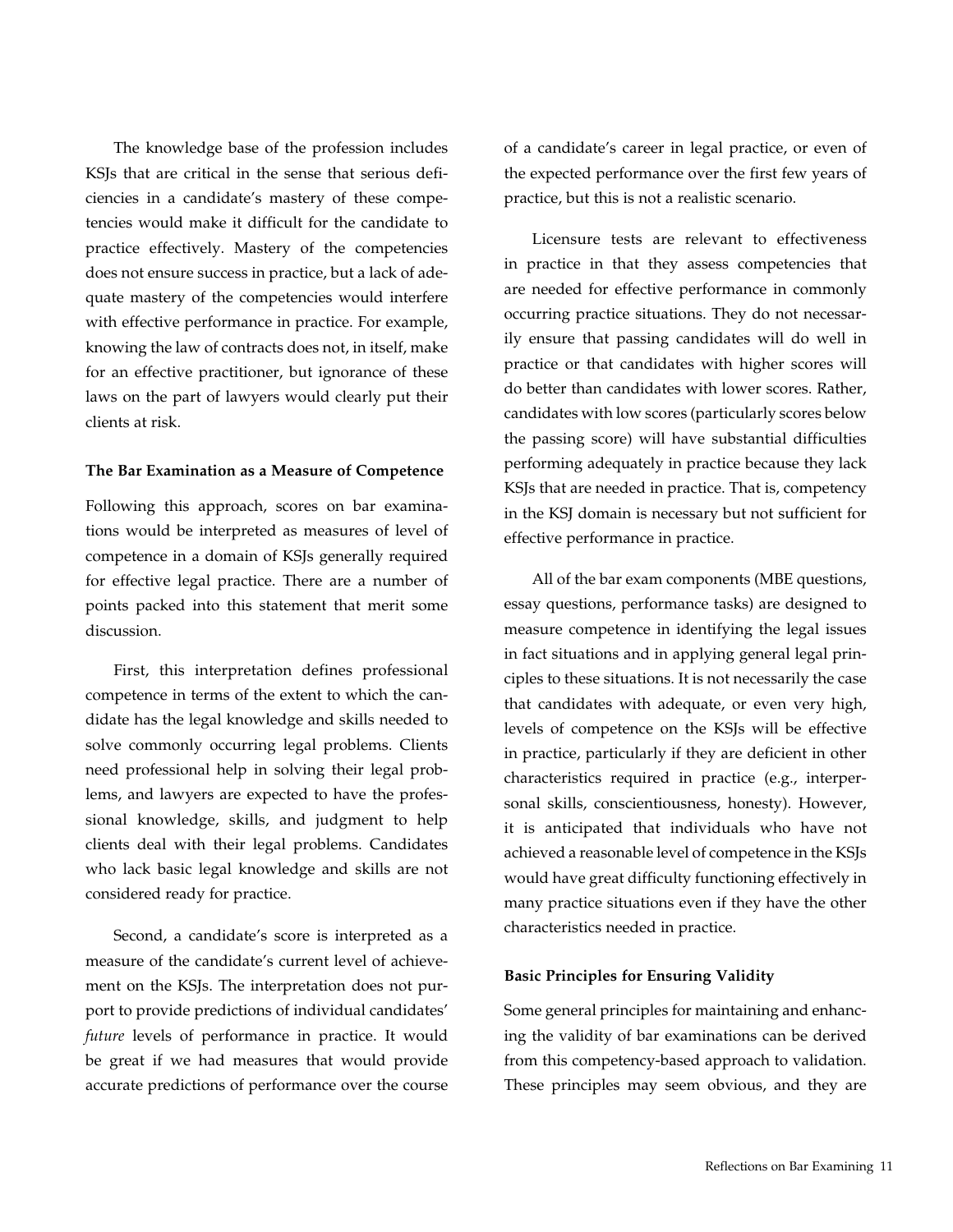already being applied to bar examinations, but it is useful to review basic principles from time to time.

## *1. The competencies being tested should be clearly related to entry-level practice.*

As noted earlier, licensure is designed to protect the public by ensuring that admitted practitioners have

met certain basic requirements. According to the *STANDARDS* FOR Educational and Psychological TESTING, licensure tests are designed to determine whether essential knowledge and skills have been mastered by the candidate. To achieve this, "[p]anels of respected experts in the field often work in collaboration with qualified specialists in testing to define test specifications, including the knowledge and skills needed for safe, effective performance, and an appropriate way of assessing that performance."10 The content covered by the test is expected to focus on core knowledge and skills that are widely applicable

Defining the content of a licensure examination involves a number of trade-offs. The time available for testing is always limited, and therefore the need for breadth of coverage is in conflict with the desirability of thoroughness in evaluating knowledge and skills in various areas. For licensure tests, the emphasis tends to be on breadth, with a few questions on each of a wide range of content areas.

they need to know enough to recognize the issues and take appropriate action (e.g., researching the issue more fully or referring the client to a colleague with expertise in the area).

Defining the content of a licensure examination involves a number of trade-offs. The time available

> for testing is always limited, and therefore the need for breadth of coverage is in conflict with the desirability of thoroughness in evaluating knowledge and skills in various areas. For licensure tests, the emphasis tends to be on breadth, with a few questions on each of a wide range of content areas. Licensure covers a wide range of practice areas, and licensure tests are designed to cover the knowledge and skills needed for entry-level practice in the range of practice areas covered by the license.

> The validation of licensure examinations "depends mainly

in the practice of the profession and that are often critical to effective performance in practice.

So, the test content should emphasize general principles and widely applicable skills, and it should avoid delving deeply into specialized and/or esoteric areas of content. More advanced topics are not necessarily to be avoided completely, because all practitioners (especially entry-level generalists) need to be able to recognize issues that could cause problems if not dealt with appropriately. New practitioners are not necessarily expected to be able to deal with all of the issues that might arise in practice situations, but

on content-related evidence, often in the form of judgments that the test adequately represents the content domain of the occupation or specialty being considered."11 The test should cover the specified domain but emphasize those areas that are most critical for safe and effective performance in practice.

#### *2. The test should cover as wide a range of critical competencies as possible.*

It is not necessary that licensure tests cover all of the KSJs relevant to the practice of the profession; this would be impossible. Some personal qualities that are not amenable to testing (e.g., integrity,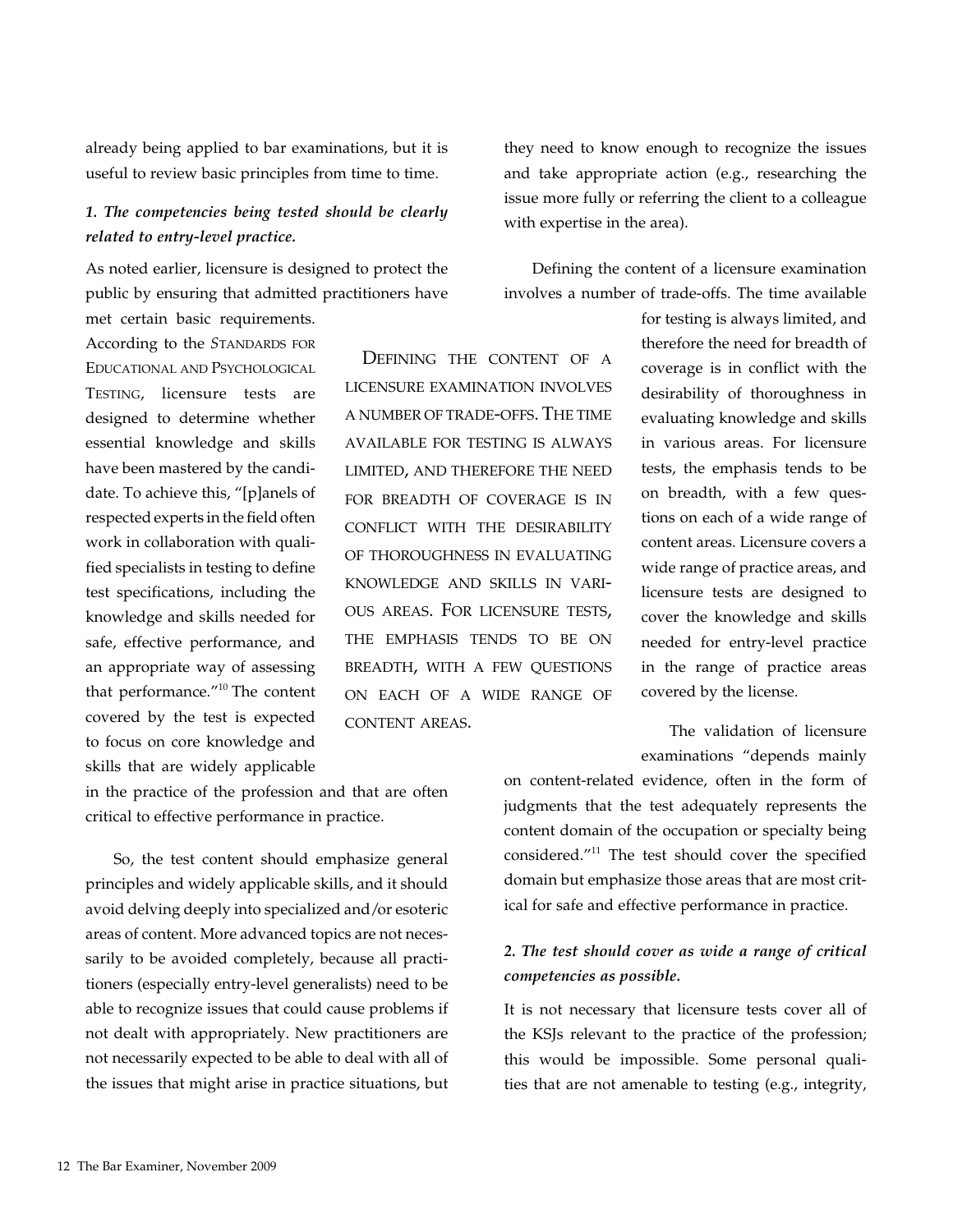conscientiousness) are evaluated in character and fitness assessments, and many skills that cannot be adequately assessed through standardized testing (e.g., those involved in extended performances) are evaluated in law school. So, bar exams tend to focus on the cognitive skills involved in applying legal principles to practice situations.

However, if the exam is to be useful in identifying candidates who have the competencies expected in entry-level practice and in differentiating them from candidates with serious gaps in their KSJs, it is important that the test cover a substantial subset of the KSJs required in practice. In order to achieve broad coverage of the KSJs required in practice, most bar examinations make use of several different testing formats.

The MBE provides broad coverage of the domain by including a large number of multiple-choice items, each of which requires candidates to apply a legal principle to a briefly stated fact situation. The MBE provides a good overall assessment of candidates' ability to identify appropriate conclusions and actions in a wide range of situations and six content areas: constitutional law, contracts, criminal law and procedure, evidence, real property, and torts.

Essay questions require candidates to analyze more complex fact situations in greater detail and at more length. In addition, candidates are required to present their analyses in an organized and coherent way.

Performance tasks, which are now included in most bar examinations, extend the range of skills being assessed by requiring candidates to carry out a realistic simulated legal task, which does not require much specific knowledge but does require a high level of analysis.

#### *3. The test questions should focus on the ability to apply KSJs to practice situations.*

As noted above, licensure examinations are intended to provide assurance that admitted candidates have the knowledge and skills needed for safe and effective performance in general, entry-level practice. The content covered by a licensure examination is designed to be critical for effective performance in entry-level practice, and successful candidates are expected to be able to apply their knowledge and skills to practice situations.

The most direct way to evaluate candidates' ability to apply critical knowledge and skills to practice situations is to ask them to do so. So, the questions included in licensure examinations should typically involve the description of a realistic practice situation followed by a question about what to do to resolve some problem posed by the situation (e.g., whether to object to a question) or about the implications of certain aspects of the situation (e.g., whether certain evidence is admissible in a case).

Questions that call for simple recall may be considered relevant to practice, but they are clearly less relevant than questions that require candidates to apply their knowledge and skills to a particular situation in a way that solves a realistic problem.

## *4. The question formats should be as simple and straightforward as possible, given the competencies being tested.*

For a licensure test to be considered valid, it should provide an evaluation of each candidate's command of the knowledge and skills required in practice, and the candidate's scores should reflect his or her level of competency. To the extent that the test scores reflect any other candidate characteristics (e.g., race, gender) or any competencies other than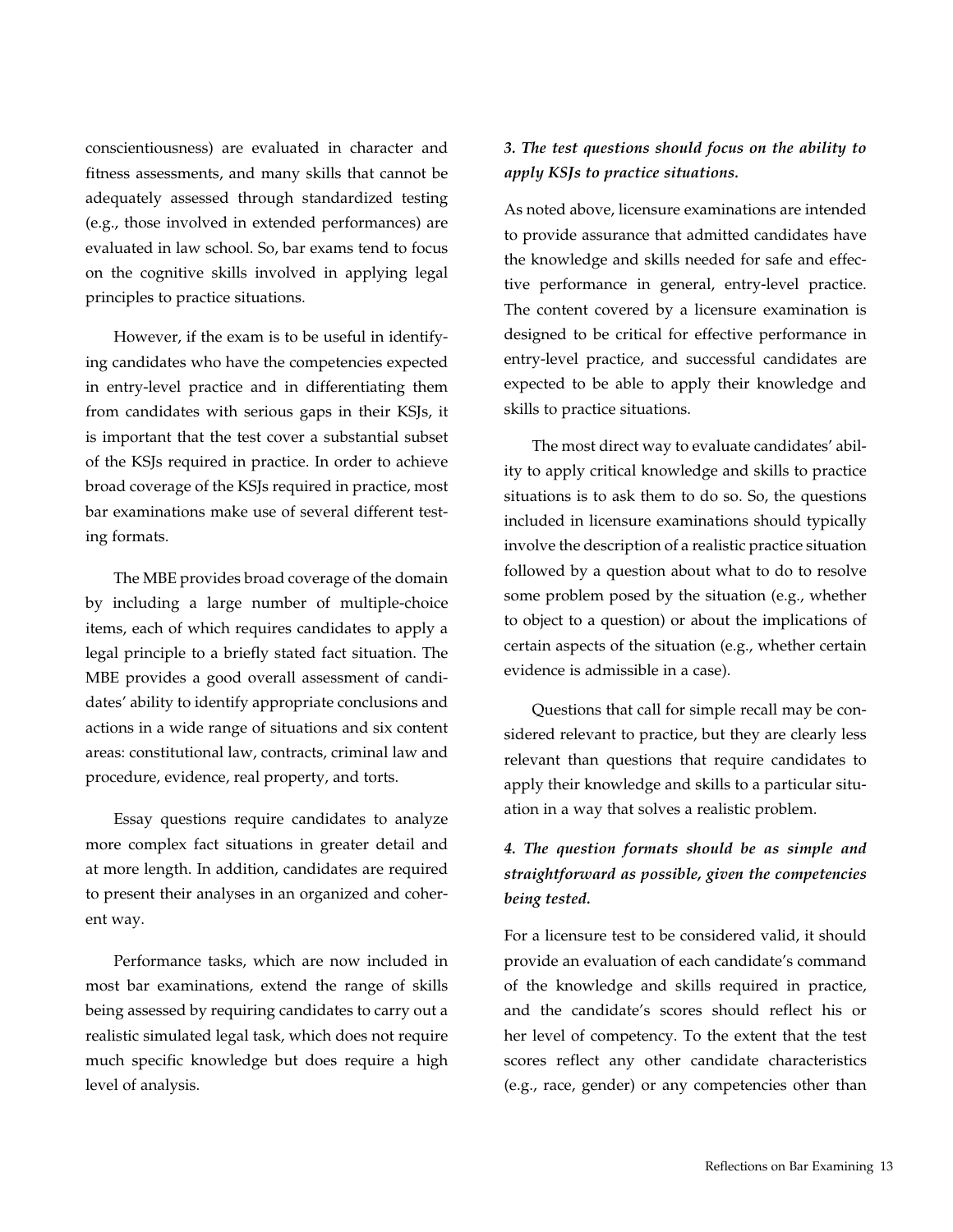those included in the test content domain (e.g., familiarity with complex item types), the validity of the test can be questioned.

So, the format of the test and the format of individual questions should be as simple and straightforward as possible, given the competencies to be measured. There should be no tricks or excessively fine distinctions (e.g., a statute of limitations that is missed by one day because it's a leap year). The situations included in the questions should generally be as common and familiar as possible and should be described clearly and succinctly. Long, complicated stories with lots of extraneous facts are to be avoided, although some irrelevant facts may be necessary (e.g., if the point of the question is to sort the relevant from the irrelevant). Rhetorical flourishes and amusing names should be excluded. Basically, candidates who have the KSJs being evaluated should be able to answer the questions, and candidates who lack some or all of these KSJs should not be able to answer the questions.

## *5. For essay questions and performance tasks, the scoring rules should be specified in advance and should focus on the competencies being assessed.*

For any test, the validity of a proposed interpretation of the test scores in terms of certain KSJs clearly depends on whether the questions focus on these KSJs. For essay questions and performance tasks, the scoring rules prepared for each question/task and the training of the graders are equally important. If a candidate's score on the test is to be interpreted in terms of how well the candidate can apply general principles to specific fact situations, the scoring rules and procedures should focus on how well the candidate applied the relevant principles to the situation, and not on any other factor (e.g., ability to state the law or principles in an area, or legible handwriting).

One issue that comes up in the scoring of responses to essay questions and performance tasks is the extent to which the quality of the candidate's writing should play a role in the scoring. There is no right answer to this question, but given that the essay questions and performance tasks are designed to evaluate the candidate's ability to analyze an extended set of facts and to provide a coherent analysis of these facts, the logical structure of a candidate's analysis, as reflected in his or her response, is important in evaluating the quality of the answer. On the other hand, given that the candidates are responding under fairly tight time constraints, it is probably not useful to focus on errors in grammar, spelling, or punctuation. At best, the answers are rough first drafts rather than polished samples of prose. A case can be made for paying more or less attention to writing per se, but the extent to which the quality of a candidate's writing is to be considered in scoring should be decided up front, and the graders should be trained to be consistent in the attention they give to this criterion.

## *6. The passing standard should be high enough to protect the public but not so high as to exclude candidates who could practice effectively.*

In general, bar examinations emphasize the ability to apply legal principles to practice situations, and these cognitive skills are important for practice. However, the standards for these competencies should not be higher than the level of ability required for entrylevel practice. Although some level of mastery of the competencies included in the test is needed for effective practice, it is not necessarily true that higher levels of mastery will lead to improved performance. The standard should be high enough to provide reasonable protection to the public but not so high as to exclude candidates who are prepared to practice effectively.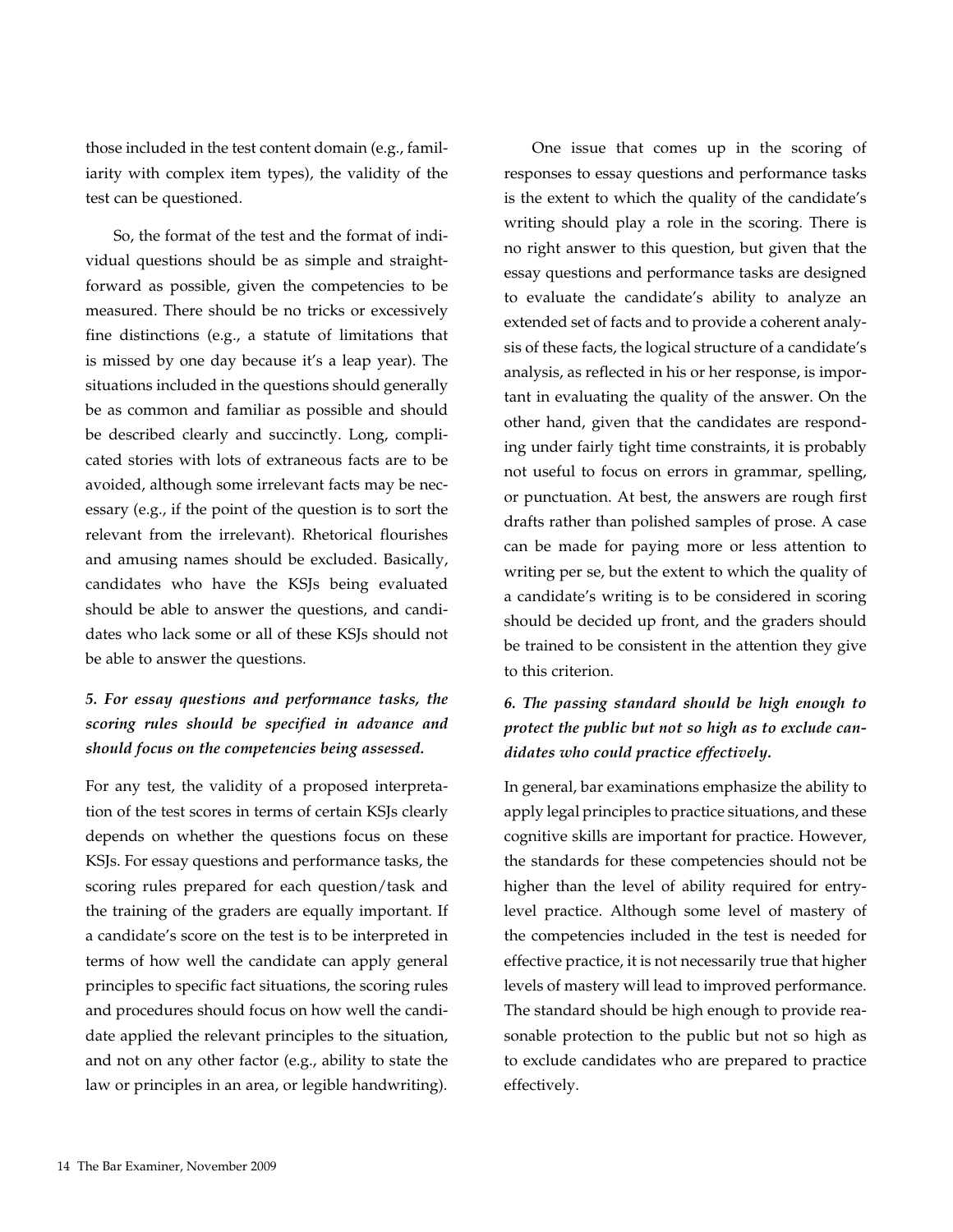# Evaluating the Reliability of Bar Examinations

Bar examinations tend to have relatively high reliability, because the components included in most bar exams have high reliabilities, and the

component scores are combined in an appropriate way into a single score that is used to make pass/fail decisions. Most bar examinations consist of the MBE and a written component involving essay questions and possibly performance tasks. Some bar examinations involve additional components, but for the sake of simplicity, I will focus on the MBE and the written component.

The MBE has a reliability of about 0.9. The reliability of the MBE varies a little from administration to administration (from about 0.89 to 0.91) but is consistently high enough to meet the reliability requirement by itself.

The reliability of the written component is generally lower and more variable than the reliability of the MBE. Assuming that the written component includes 6 to 10 tasks (including essay questions and performance tasks), that the candidate responses to each essay question and/or performance task are graded by a single grader (or a set of calibrated graders who have been trained to apply the scoring rules consistently), and that the overall written component score is the sum or average of the scores on the individual tasks, the reliability will tend to be about 0.7. So, the written components of most bar examinations are not reliable enough in themselves to meet the rule of thumb of 0.8 or 0.9, but when combined appropriately with the MBE, the overall score tends to have a reliability higher than 0.9.

## **Compensatory and Noncompensatory Scoring Rules**

In making pass/fail decisions, separate test components can be combined in different ways. A particularly simple way to combine the scores is to simply add them together or average them, and then compare the resulting total score to a passing score. This approach leads to a *compensatory scoring rule.* The rule is compensatory because a high score on one component can, to some extent, compensate for a lower score on another component.

In making pass/fail decisions, separate test components can be combined in different ways. A particularly simple way to combine the scores is to simply add them together or average them, and then compare the resulting total score to a passing score. This approach leads to a *compensatory scoring rule*. The rule is compensatory because a high score on one component can, to some extent, compensate for a lower score on another component.

Alternately, a *noncompensatory scoring rule* requires that a candidate pass each of the sepa-

rate test components in order to pass the test as a whole, and the candidate will fail if he or she fails on any single component. A compensatory rule has one hurdle, but a noncompensatory rule has several hurdles, all of which must be passed in order to pass the test as a whole. In general, compensatory rules tend to have much higher decision consistency than noncompensatory rules because, basically, a noncompensatory decision procedure is only as consistent as is its least reliable component.

If we adopt a compensatory scoring rule and combine the scores on the MBE (with a reliability of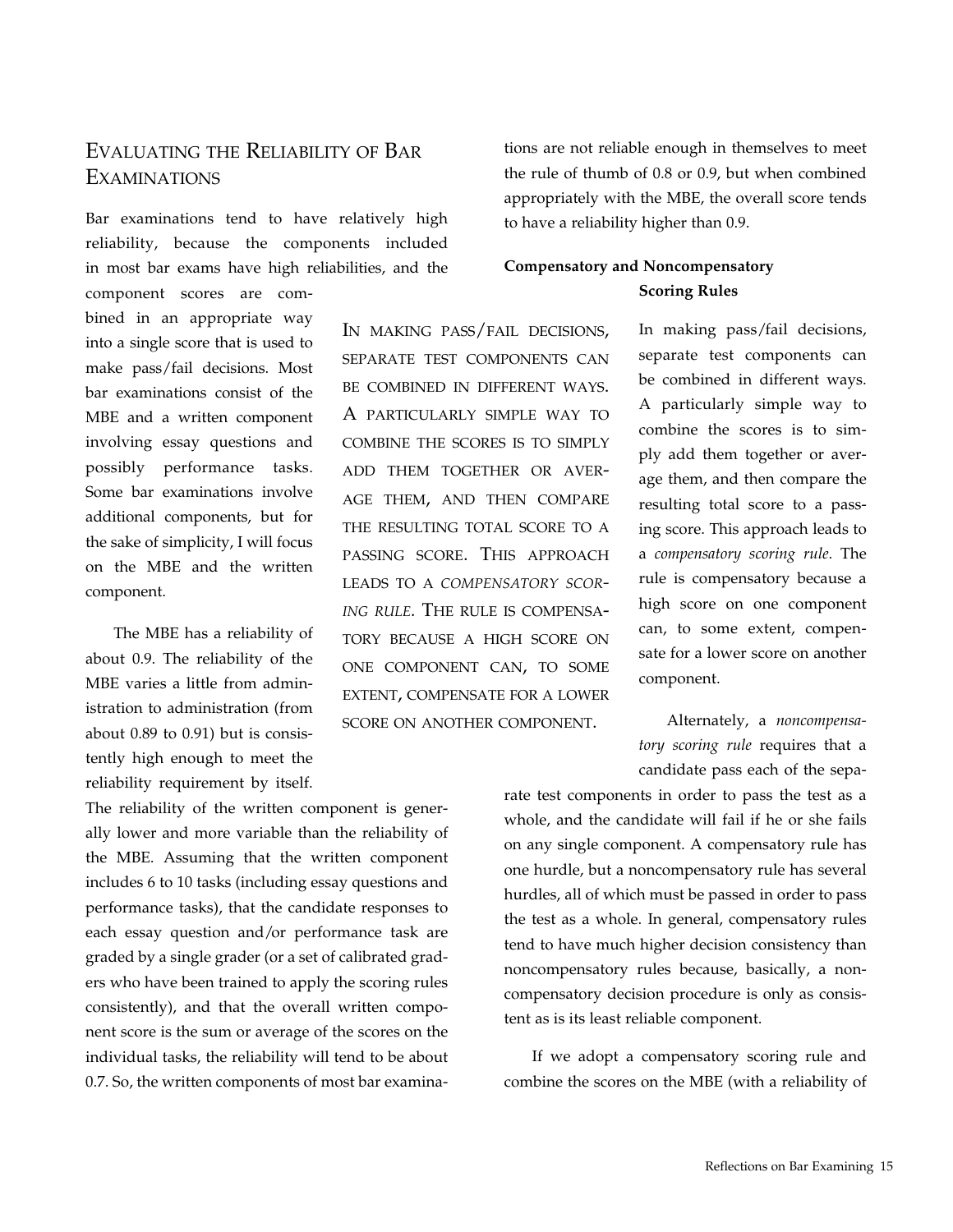about 0.9) and the written component (with a reliability of about 0.7) by taking their sum or average for each candidate (and weight the MBE at 50 percent or a bit higher), the reliability will tend to be in the low 0.90s, which is above the high benchmark of 0.90 and well above the more lenient benchmark of 0.80. That is, the total test score obtained by summing or averaging the MBE score and the written component score is more reliable than either score separately, but the reliability of the MBE score alone is almost as high as the reliability of the total score (i.e., the MBE score plus the written component score). The essay questions and performance tasks contribute more to validity than they do to the reliability of bar exams.

There are many alternatives to this compensatory approach to combining scores, but most of the noncompensatory approaches tend to have poorer decision consistency. For a noncompensatory rule to work well, each of the components has to have a relatively high reliability. For example, if candidates have to pass both the MBE and the written component in order to pass the exam as a whole, each of the components would be expected to have a reliability above 0.8 or 0.9, and written components do not generally achieve this level of reliability.

Ultimately, it is not the reliability per se that is important, but rather the dependability of the pass/ fail decisions that are made using the test scores, and noncompensatory decision rules that involve multiple hurdles tend to be more error-prone than compensatory rules, because a false negative (failing a candidate who should have passed) on any component leads to a failure of the examination as a whole. With multiple hurdles, there are multiple opportunities to generate false negative decisions. Furthermore, the separate components tend to be less reliable than a single composite score because they are shorter than the total test of which they are a part, and the least reliable components can have a substantial impact on the overall decision consistency.

For complicated noncompensatory rules (e.g., requiring a candidate to get passing scores on particular sets of essay questions), it can be difficult to compute the reliability of the decision rules, but for the reasons discussed above, the decision consistency of complicated noncompensatory rules is likely to be relatively low. So, I would recommend that the scores on different parts of the test be combined into a single overall score, using a compensatory scoring rule, and that this single score be used to make the pass/fail decision.

#### **Basic Principles for Ensuring Reliability**

In order to achieve a high degree of reliability for bar exams that include the MBE and a written component, four principles are relevant:

### *1. The test should be long enough to provide a reliable score.*

The reliability of scores across different forms of a licensure exam depends on the quality of the test questions and the number of questions. Assuming that the questions are well written, the reliability then depends mainly on the length of the test. The MBE, with 200 questions, provides a good base for the reliability of bar examinations.

The addition of essay questions and performance tasks to the MBE can do much to enhance the validity of the bar examination if the scores are combined appropriately, but it typically has a relatively modest impact on reliability.

*2. Compensatory scoring rules, in which the MBE and written component scores are combined to yield*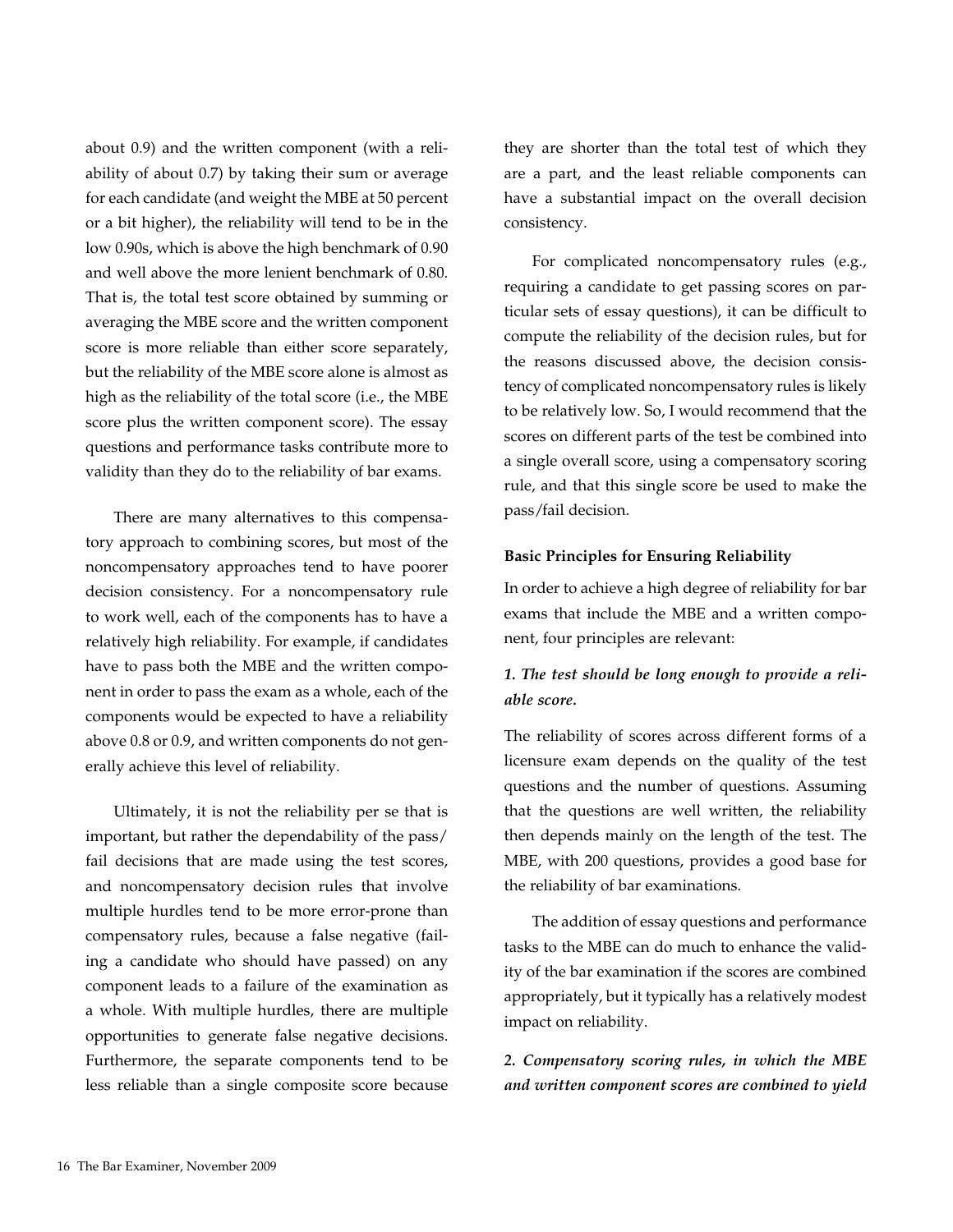*a single overall score that is the basis for decision making, are generally preferable to more complicated noncompensatory rules.*

As discussed above, the reliability of the overall results of a bar examination including several components (MBE, essay questions, performance tasks) tends to be highest if a compensatory scoring rule is adopted. It may seem desirable to require separate passing scores on different test components, or even on specific essay questions or performance tasks, but this kind of noncompensatory rule tends to be highly unstable; a candidate who does very well on most of the test but goes off on a wrong tangent on a specific question—or, even worse, gets scored especially harshly on one question—may fail for that reason alone.

## *3. The scores of the more reliable components should be given fairly high weights.*

In a compensatory scoring system, the reliability of the total score tends to be highest if the more reliable component scores are given greater weight than the less reliable component scores. For most bar exams, this general principle implies that the MBE should generally get a higher weight than the written component.

However, it is important not to sacrifice validity of the total score just to enhance reliability, and given that essay questions and performance tasks address competencies that are not covered by multiple-choice questions, validity would suffer if the MBE were given too much weight. A good balance of reliability and validity can be achieved by assigning a weight of about 0.5 to 0.6 to the MBE and a weight of 0.4 to 0.5 to the written component.

## *4. For essay questions and performance tasks, the scoring rules should be clearly defined, and the grad-*

#### *ers should be trained to be as consistent as possible in applying the rules.*

For essay questions and performance tasks, the quality and consistency of the scoring is as important in determining the reliability (and validity) of the scores as is the quality of the questions. It is important that the scoring rules (and preferably the outline of a complete satisfactory answer) be specified in advance, and that the graders be trained to apply these rules fairly and consistently throughout the scoring process.

# Performance Assessments: AN ALTERNATE APPROACH TO Evaluating Readiness for Practice

On the face of it, various kinds of extended performance assessments, such as apprenticeships and internships, in which a candidate's actual performance in real-world contexts is evaluated, could provide particularly effective ways of assessing readiness for practice. A natural way to evaluate a candidate's readiness for an activity (e.g., legal practice) is to observe his or her performance of the activity (e.g., in a sample of practice situations).

However, there are two major disadvantages to this approach. First, such observations tend to occur in a small set of contexts and, therefore, may not be representative of entry-level practice. In addition, the intern is not likely to be assigned to high-risk activities on his or her own. As a result, performance assessments tend to raise serious problems of reliability and validity. Second, because the interns work in different places with different evaluators, the rating criteria need to be fairly general, and general criteria tend to be subjective. In this context, some evaluators are likely to be more severe than others, thus introducing a major source of error. In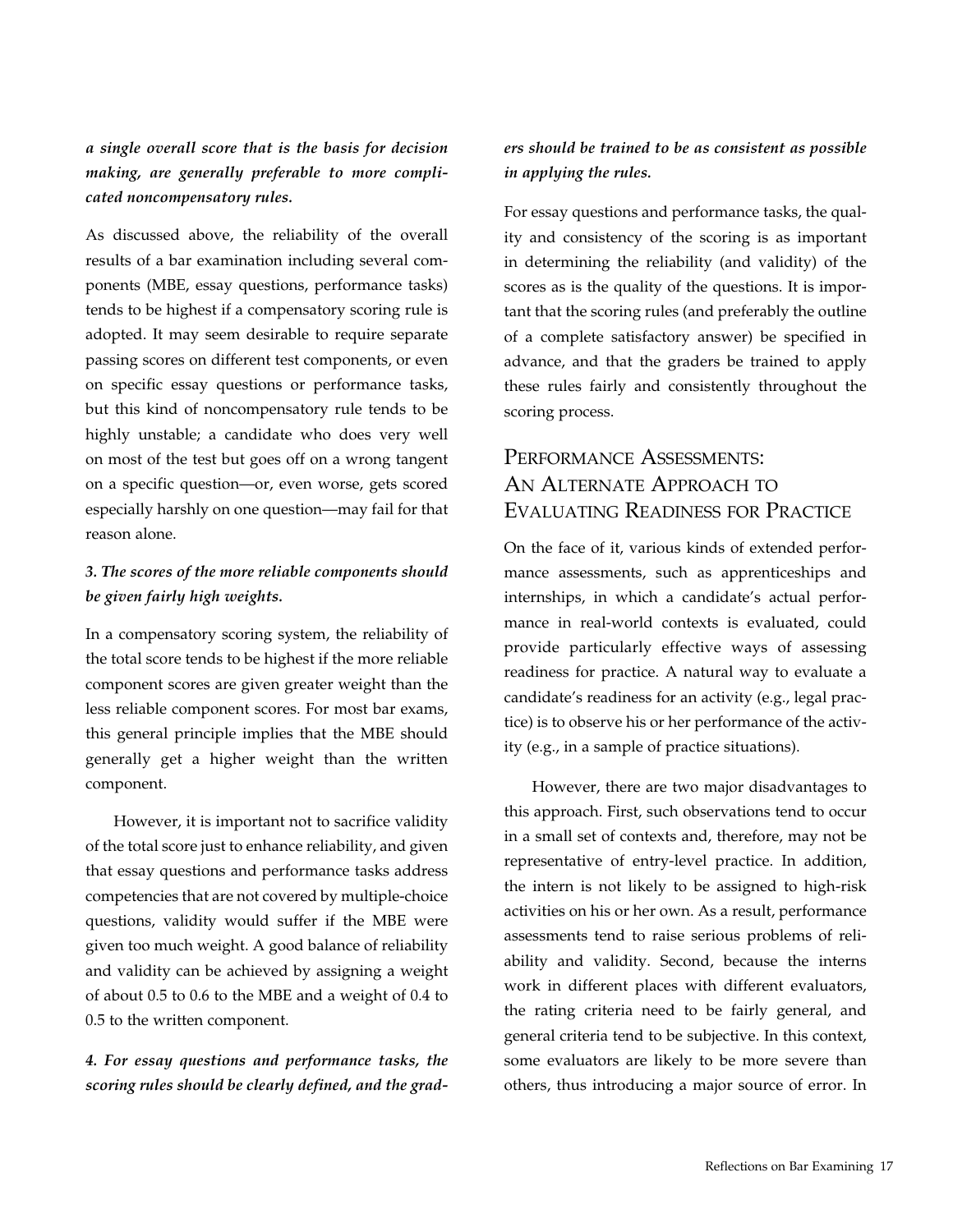addition, the possibility of bias for or against a candidate is likely to be more pronounced than it would be in a testing context; to the extent that the evaluator and candidate work together on a daily basis, it becomes progressively more difficult for the evaluator to provide an unbiased (i.e., neither too lenient nor too severe) evaluation of the

candidate's performance.

## **The Difficulty in Implementing Performance Assessments**

The first issue concerns the adequacy of the performance sampling. A performance assessment is likely to be most accurate as a measure of overall competence when the practice domain for which licensure is being awarded is relatively well defined and homogeneous (e.g., operating a particular kind of equipment). As a result, this approach tends to be most useful for licenses with relatively limited scopes (e.g., technicians responsible for a limited range of tasks). The

more narrowly defined the scope of practice, the easier it is to observe candidates over comparable, representative samples of performance.

In contrast, the practice of a profession like law necessarily involves a wide range of activities in a wide range of situations. A candidate's performance is likely to vary from one situation to another, and even experienced practitioners may disagree on what to do in a particular situation. So it is hard to grade the performances consistently, and it is risky to make generalizations about readiness for practice

[T]he practice of a profession like law necessarily involves a wide range of activities in a wide range of situations. A candidate's performance is likely to vary from one situation to another, and even experienced practitioners may disagree on what to do in a particular situation. So it is hard to grade the performances consistently, and it is risky to make generalizations about readiness for practice from a small sample of performances.

from a small sample of performances. A candidate's performance on a few tasks in one setting does not necessarily say much about how the candidate would perform on other tasks in other settings. Performance on even moderately complex activities tends to vary substantially from one task to another,

> even when the tasks involve similar problems and contexts. This variability, called *task specificity*, is consistently found in performance assessments.

> To get a good overall estimate of a candidate's competence, a fairly large number of separate performances is required; however, professional performance assessments take time, and the need to observe a number of separate performances tends to make this approach cumbersome, time consuming, and prohibitively expensive to implement.

## **The Challenge of Ensuring Reliable Performance Evaluations**

The second issue concerns the reliability and fairness of the performance evaluations. In the context of licensure, a bedside evaluation of medical students attending to patients, conducted by J.P. Hubbard, revealed that when one observer rated a candidate in one situation and another observer rated the same candidate in a different situation, their agreement was at the chance level (like rolling dice), indicating that the ratings were reflecting characteristics of the observers, the situations, or other extraneous factors, rather than the qualifications of the candidate.<sup>12</sup>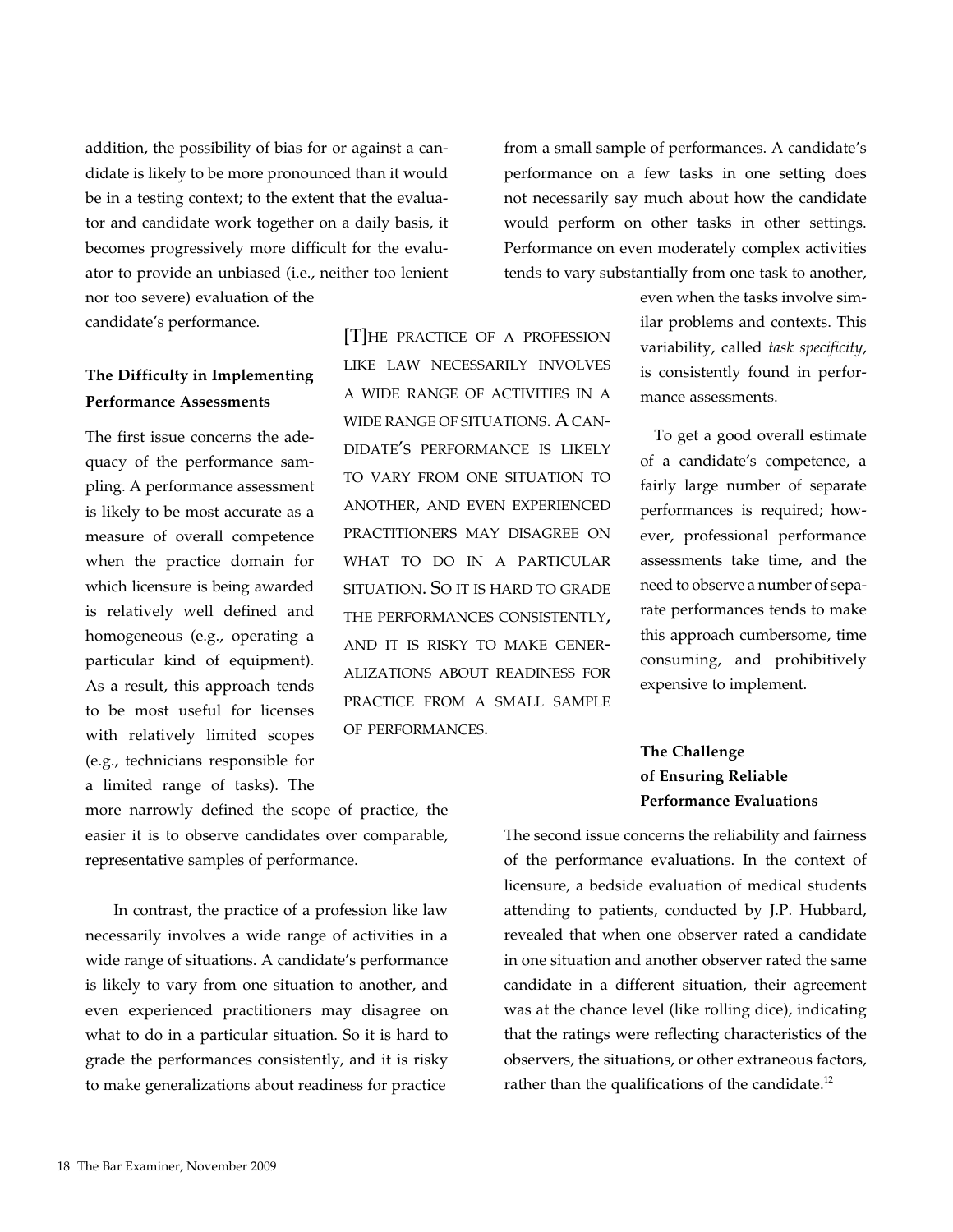These problems get worse for apprenticeship programs in which the candidates operate in different contexts. In evaluating performances involving complex interactions with a number of people over a range of contexts, the scoring criteria must be quite general and, therefore, highly subjective. Specific, objective scoring rules are easiest to develop when the performance being evaluated is highly standardized and has a small range of outcomes that can be specified in advance.

Performance assessments are also potentially vulnerable to some kinds of bias that more objective assessments tend to preclude. In evaluating a candidate's performance in a real or simulated practice situation, the evaluator is likely to be aware of the candidate's age, gender, race, accent, appearance, and so on. Given that the evaluations require subjective judgments, it is essentially impossible to ensure that such extraneous factors have no influence on the results.

#### Concluding Remarks

I appreciate the opportunity I've had to work with the bar examining community on their examinations. I've seen great progress over the years, and I'm proud to have been a part of the ongoing efforts to improve the examinations. Much has been accomplished. There has been an ongoing effort to expand the range of KSJs being tested. The introduction of a multiplechoice component, the MBE, greatly extended the number of topics that could be included in a single bar exam and improved the reliability of the scores. The MBE enhanced the comparability of scores from one administration to another, through statistical equating, and scaling written component scores to the MBE also improved the comparability of these scores from one administration to another. The introduction of performance tasks increased the range of KSJs being covered, with a particular emphasis on basic practice skills.

In recent years, the procedures used to equate different forms of the MBE and to scale essay and performance task scores to the MBE have been updated and streamlined. The development and evaluation of questions for the MBE and for written components have been improved and made more consistent, and excellent, up-to-date practice materials for the MBE have been made available to candidates at very low cost. New modes of delivery have been developed to meet ADA requirements.

Ultimately, the quality of the examination-based decisions in a jurisdiction depends most heavily on the efforts of those responsible for the process: the court, the board of bar examiners, and their staffs. The boards of bar examiners have worked hard, individually and collectively through the CBAA, to improve administration procedures and, where appropriate, to adjust these procedures to accommodate special needs. Jurisdictions have worked hard to make the scoring of essays and performance tasks as accurate and consistent as possible. Disaster plans have been put in place, and test security has improved.

Much has been accomplished, but, as is always the case, there is more work to be done. Bar examination scores, like many other test scores, exhibit substantial differences between various ethnic, racial, and gender groups. These differences have been found to be highly consistent across different tests (MBE, essay tests, performance tests) and testing programs, including the LSAT, law school tests, and bar exams. They are not unique to bar exams and have not been found to be associated with any particular characteristic of bar exams, and therefore bar